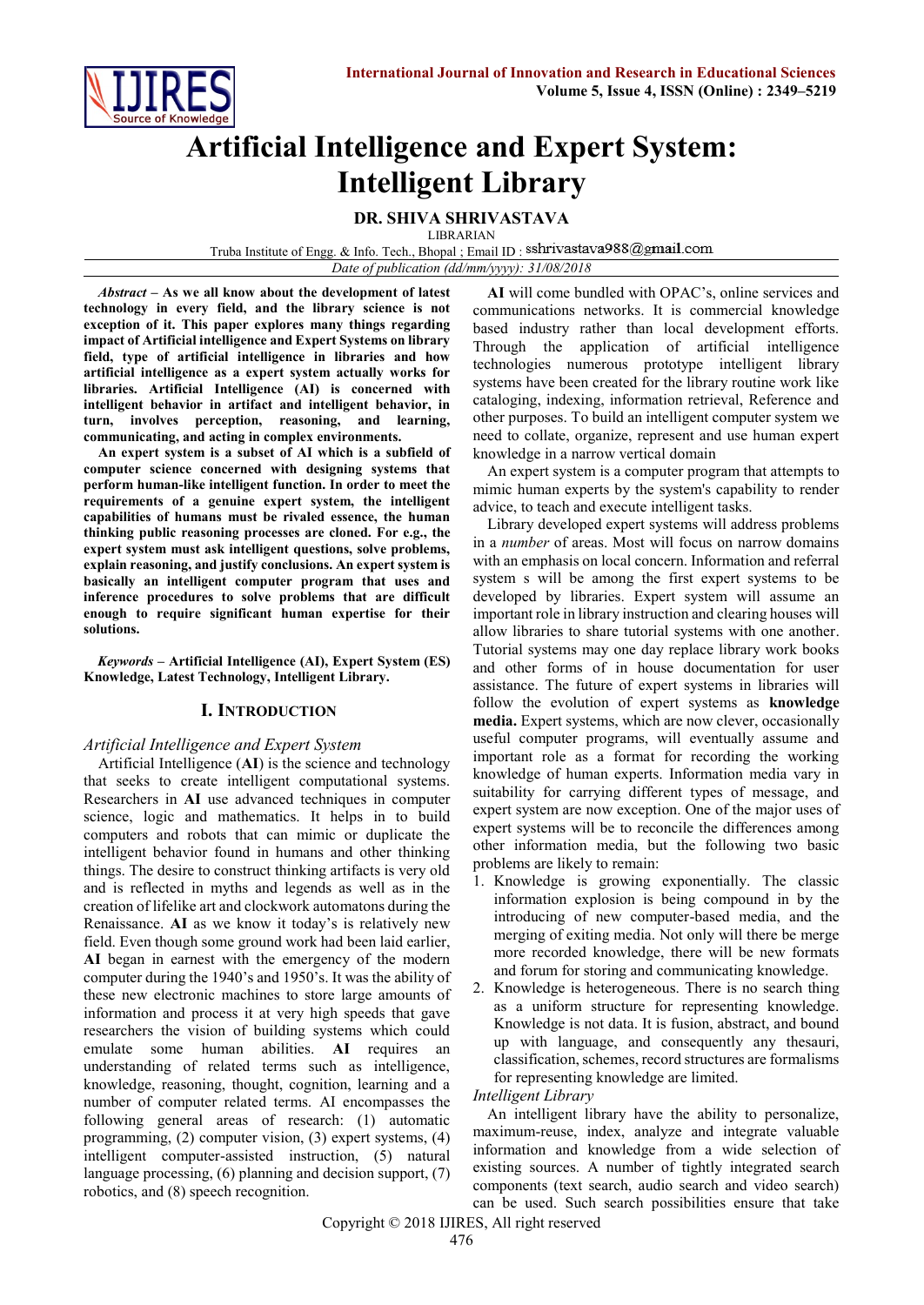

advantage of quickly retrieving the most relevant information from the available content that has already been developed and approved for different manuals, handbooks, directives, research, normative documents, databases of best practice and other sources. Although an intelligent library can allow users to type queries in all languages, word meaning, words frequency and combination when the developed search engine's only purpose is to retrieve documents or their parts based on a keyword search.

## *Promising AI tools and Techniques and the Major Components of ES are*

The breadth and diversity of AI there are a number of technological tools and techniques that may be valuable in constructing intelligent library systems. Some, such as neural networks, are too immature to assess their usefulness. The following list briefly summarizes selected AI tools and techniques. It is by no means a comprehensive list of potentially useful tools and techniques.

- **Knowledge base :** The software that represents the knowledge.
- **Inference engine :** The reasoning mechanism.
- **User interface :** The hardware and software that provide the dialogue between people and the Computer.
- **Domain expert :** The individual who is considered an expert.
- **Knowledge engineer :** The individual who acquires and represents the knowledge.
- **Explanation facility :** The software that answers questions such as "Why" and "How."
- **Blackboard :** A workplace for storing and working on intermediate information.
- **Reasoning improvement :** A facility (not available commercially) for improving the Reasoning capabilities of an ES.
- **User :** The non-expert who uses the machine for consultation.
- **Hardware :** The hardware that is needed to support the ES.

*Genetic Categories of ES Applications are:*

**Rule-based ES**: Knowledge is represented by a series of rules.

**Frame-based systems**: Knowledge is represented as a series of frames (an object-oriented approach).

**Hybrid systems**: Involve several approaches such as fuzzy logic and neural networks.

**Model-based systems**: Structured around a model that simulates the structure and function of the System under study.

**Ready-made systems**: Utilize prepackaged software.

**Real-time systems**: Systems designed to produce a justin-time response.

*Strategies for Future progress in Library and Limitations of ES are*

By recognizing the limitations of contemporary artificial intelligence techniques that's why establish realistic goals for intelligent library systems and devise appropriate system develop strategies. This section discusses some promising approaches to the application of artificial intell-igence techniques in library automation systems.

The Intelligent systems are often created utilizing the software development methodology called prototyping: The objective of the software prototyping is to validate proposed designs by constructing a low-cost system that has enough functionality to test out major designs decisions on examples. The Prototyping allows developers to fairly quickly create one or more systems that approximate the final system however, there is no any guarantee that the software techniques utilized in the small-scale prototype will work in the larger-scale production system. This can lead to a false sense of accomplishments. In the many library expert systems are prototypes, not production systems.

The level and caliber of effort that must be expended to create an intelligent system is directly related to the power and complexity of that system. The more "intelligent" the system is, the greater the effort that must be expended to create it and the greater the degree of expertise that is needed to do so. The need for skilled personnel combined with expensive development tools (e.g., advanced expert system shells) or techniques (e.g., original programming in logic or procedural languages) makes the creation of sophisticated intelligent systems a potentially costly venture.

- Knowledge is not always readily available.
- It can be difficult to extract expertise from humans.
- There are frequently multiple correct assessments.
- Time pressures.
- Users have cognitive limits.
- ES works well only within a narrow domain of knowledge.
- Most experts do not have an independent means to validate results.
- Vocabulary is often limited and difficult to understand.
- Help from knowledge engineers is difficult to obtain and costly.
- Potential for lack of trust on the part of the end-users.
- Knowledge transfer is subject to biases.

## *Targeted Development Efforts and success features of ES*

AI is a means to an end any tool, it has strengths and limitations. Our true goal is not to create systems based on AI technologies is to create most the powerful, flexible, and easy to use systems possible for ourselves and our patrons. AI is one tool in the toolbox which should be employed when the characteristics of the task at hand indicate that an AI solution that is called for. And the success features of ES are:

- Level of knowledge must be sufficiently high.
- Expertise must be available from at least one expert.
- The problem to be solved must by fuzzy.
- The problem must be narrow in scope.
- The shell must be of high quality and naturally store and manipulate the knowledge.
- The user interface must be friendly to novice users.
- The problem to be solved must be difficult and important enough to justify the development of a system.